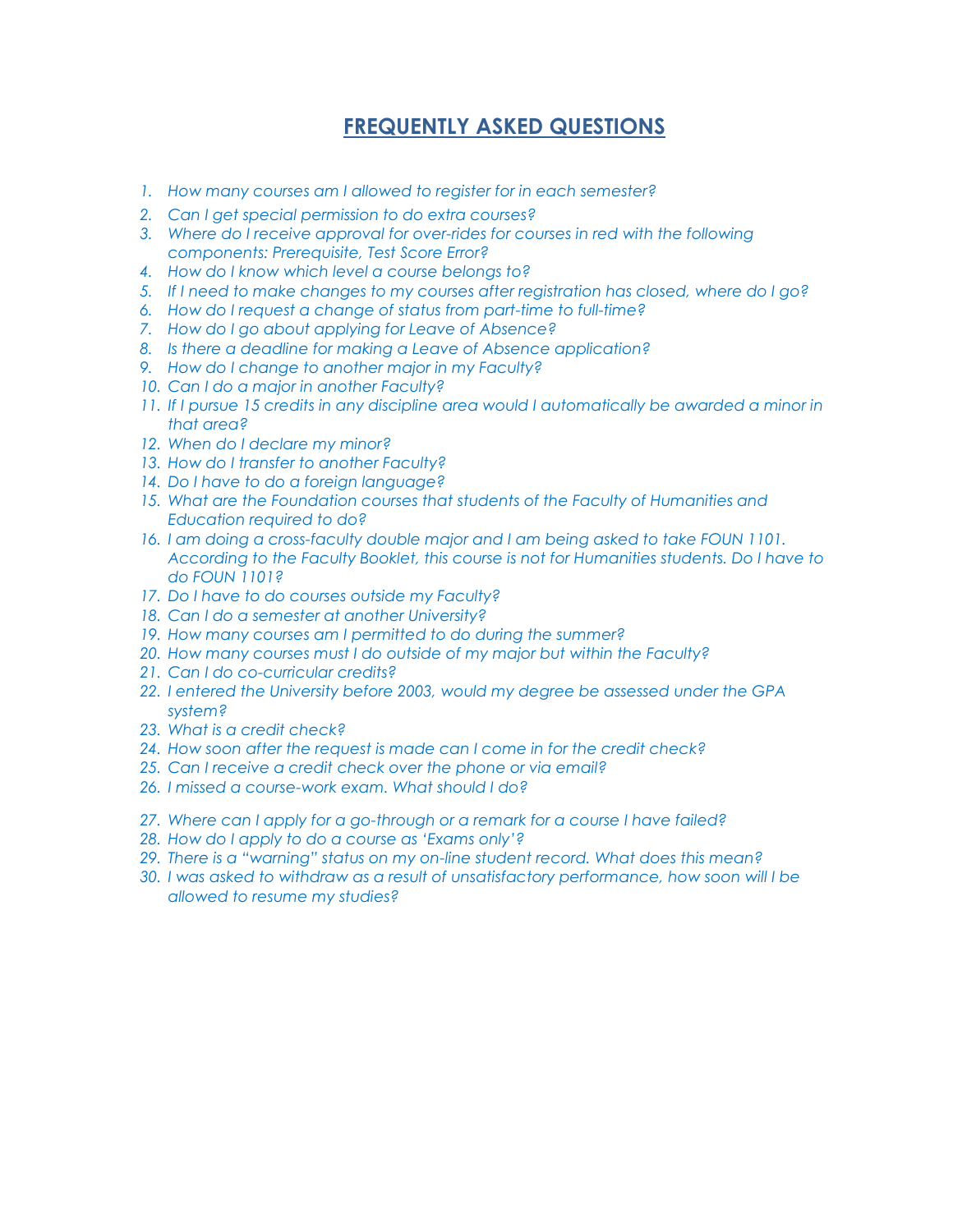## *Q. How many courses am I allowed to register for in each semester?*

A. Full time students are normally required to register for thirty (30) credits, (i.e. 10 courses) in any one academic year while part-time students may not register for more than twenty-one (21) credits (i.e. 7 courses) per year. In special circumstances, students may be allowed to exceed the limit.

## *Q. Can I get special permission to do extra courses?*

*A. Yes. Students who are in their final year of study (that is, they will complete at the end of the second semester) are usually allowed to do one 3-credit course and in exceptional cases, two 3-credit courses.*

## *Q. Where do I receive approval for over-rides for courses in red with the following components: Prerequisite, Test Score Error?*

A. At the department in which the particular course (s) is/are offered.

## *Q. How do I know which level a course belongs to?*

- A. The first number in the course code is an indication of the level and the letters are an indication of the subject area. For example:
	- SPAN1001 Level I Spanish course
	- HIST2001 Level II History course
	- LITS3001 Level III Literature course

#### *Q. How do I go about making changes to my courses after registration has closed?*

*A. Students wishing to make changes to their records after the registration period has ended may do so by completing the Student Request Form and submitting same to the Faculty Office.* 

## *Q. How do I request a change of status from part-time to full-time?*

*A.* Students who wish to change their enrolment status should first go to the "Request a Change of Major or Enrolment Status" link at the Student Administrative Systems (SAS) Registration Menu which can be accessed at http://www.mona.uwi.edu. Such requests MUST be made at the beginning of the academic year.

Please note that part-time students who were accepted into the Faculty with lower level matriculation may transfer to full-time status only after completing a minimum of 15 credits.

#### *Q. How do I go about applying for Leave of Absence?*

A. A student who for good reason wishes to be absent from an academic programme for a semester or more must apply for formal Leave of Absence through the Dean of the Faculty by completing the *Student Request Form.*

Leave of Absence may be granted for one semester or for an academic year. Leave of Absence, however, will not be granted for more than two consecutive academic years.

#### **Q.** *Is there a deadline for making a Leave of Absence application?*

A. Applications for leave of absence must be made no later than the third week of the relevant semester.

#### *Q. How do I change to another major in my Faculty?*

A. This request has to be made online via the Student Administrative System (SAS) and approved by the department that offers the major. Full-time students must do this no later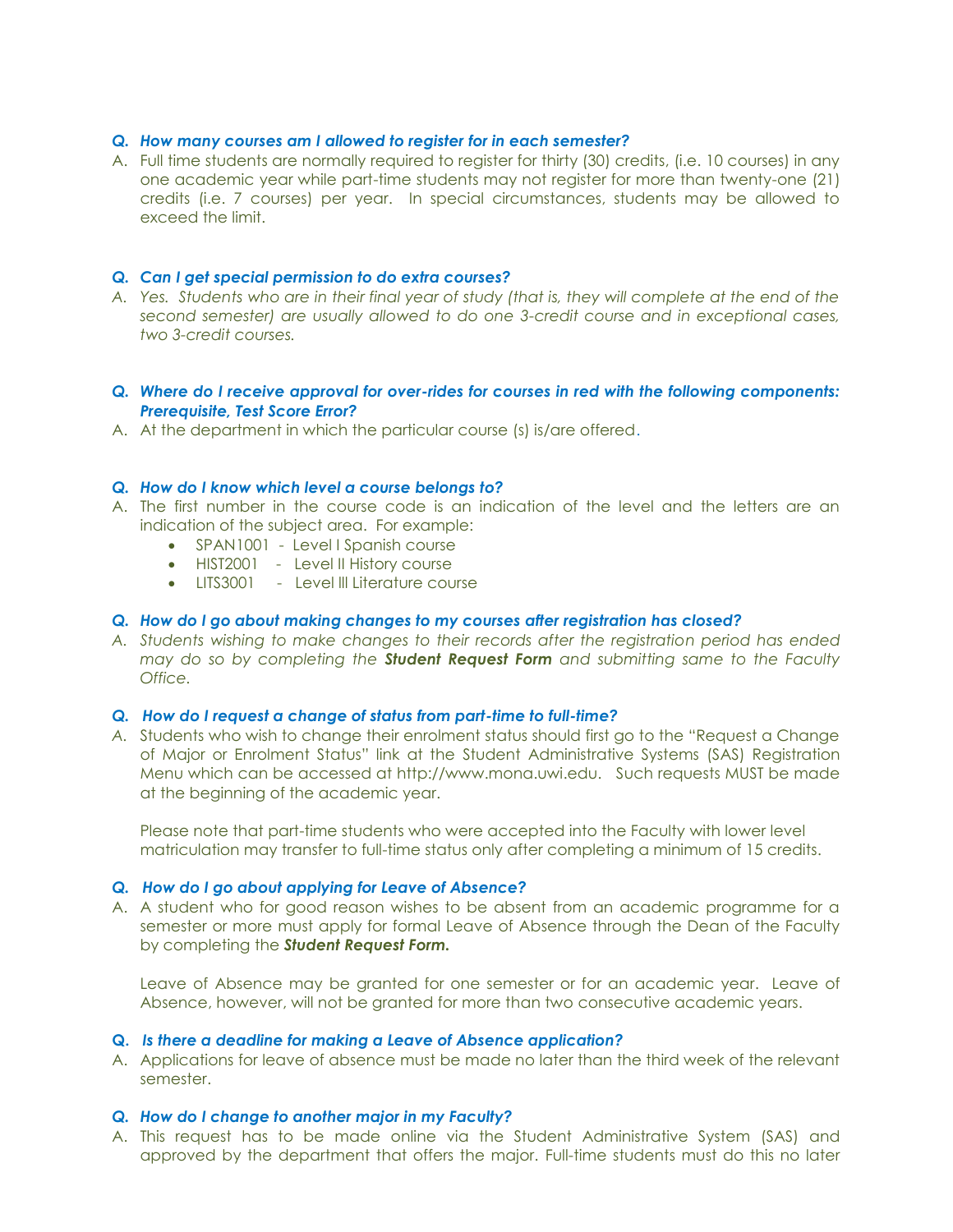than the start of their third semester of registration while part-time students are required to do this no later than the start of their fifth semester of registration.

## *Q. Can I do a major in another Faculty?*

A. Cross Faculty double majors are permitted with Humanities and Social Sciences but not in all areas. Students are encouraged to check with the Faculty on this matter. Double Majors may also extend beyond the regular scheduled time for a degree.

## *Q. If I pursue 15 credits in any discipline area would I automatically be awarded a minor in that area?*

A. No. Awards can only be granted for minors that have been formally declared as a minor by the Faculty; e.g. Students can pursue 15 credits of Library Studies courses, but no minor in that area currently exist.

#### *Q. When do I declare my minor?*

A. Students must declare their minor(s) at the commencement of the third year for full-time students or at the beginning of the final two semesters for part-time students.

#### *Q. How do I transfer to another Faculty?*

A. All students wishing to transfer to another faculty must complete the transfer form available at the Admissions Section in the Registry by March 31st.

## *Q. Do I have to do a foreign language?*

- A. All students are required to take and pass, as part of the BA degree programme, a preliminary one semester foreign language course. (Note: Students will be permitted to take ONLY ONE Beginners course to fulfil this requirement. The following persons are exempt:
	- I. A native speaker of either of these foreign languages.
	- II. Students who have at least a foreign language pass in the CAPE Functional, CSEC General [1, 2 or 3] or 0-Level Examination or its equivalent.

## *Q. What are the Foundation courses that students of the Faculty of Humanities and Education required to do?*

- A. FHE students are required to do the following foundation courses:
	- English for Academic Purposes or Writing in the Disciplines (FOUN1001/FD10A or FOUN1401/FD14A)**\***
	- Language: Argument (FOUN1002/UC10B)
	- Sciences, Medicine and Technology in Society (FOUN1201/FD12A)
	- Law, Governance, Economy & Society (FOUN1301/FD13A)

## **\*Students with a 1 or 2 in CAPE Communication Studies are required to do FOUN1401 FD14A. All other students are required to do FOUN1001 (FD10A)**

- **Q. I am doing a cross-faculty double major and I am being asked to take FOUN1101 (FD11A). According to the Faculty Booklet, this course is not for Humanities students. Do I have to do FOUN1101 (FD11A)?**
- A. No. Students pursuing cross-faculty majors are required to fulfil the foundation course requirement specified by the Faculty in which they are registered and not the foundation requirements set by the Faculty in which the double-major is pursued. Foundation courses are set according to Faculty, and not according to programme or major.
- *Q. Do I have to do courses outside my Faculty?*
- A. Humanities and Education students do not have to do courses outside the Faculty, but are, allowed a maximum of 30 credits if they choose to do so.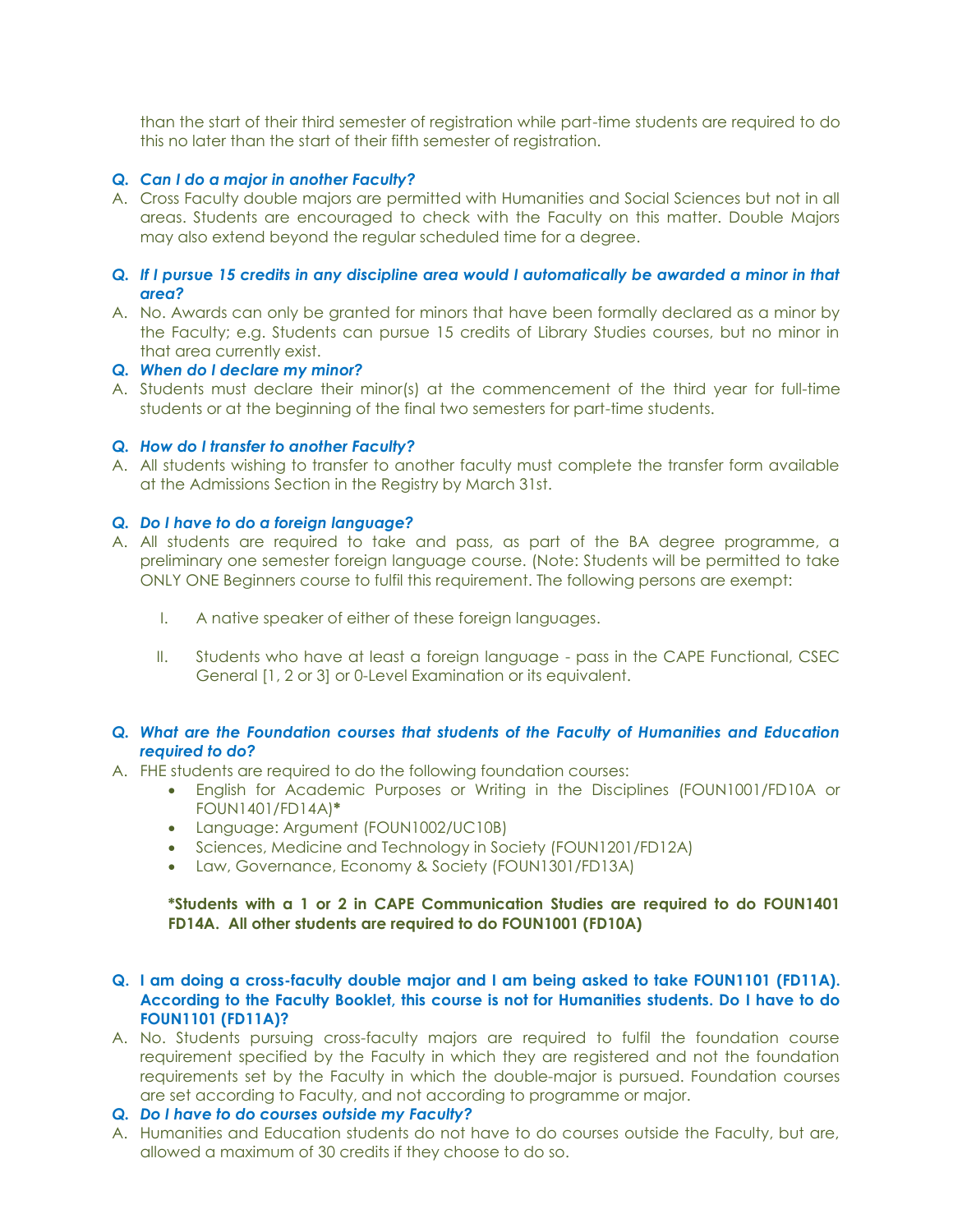#### *Q. Can I do a semester at another University?*

A. Yes , students of the Faculty have option of pursuing courses at another university. Please visit the **International Students Office** for information on the University"s international Exchange and Study Abroad programme.

## *Q. How many courses am I permitted to do during the summer?*

A. Students are allowed to do a maximum of three 3-credit courses during the summer.

#### *Q. How many courses must I do outside of my major but within the Faculty?*

A. Humanities (BA) students are expected to do at least nine credits of Humanities courses that are outside of their major. However students who started in the 2008/2009 and 2009/2010 academic years are required to do six (6) credits. Students exempted from the above regulation are Liberal Studies majors & those pursuing double majors within the Faculty of Humanities & Education.

### *Q. Can I do co-curricular credits?*

A. Yes. Co-curricular courses are offered through Office of Students Services and Development. Co-curricular credits are done at Level II and students can get only 3 credits of co- curricular courses. The grading for co-curricular credits will be pass/fail.

#### *Q. I entered the University before 2003, would my degree be assessed under the GPA system?*

A. All active student records have recently been converted to the Banner GPA system. However, while pre-GPA students are currently being assessed based on the year they matriculated; they are also being assessed under the GPA system. Whichever system is more advantageous to the student in his/her graduating year, he/she would be awarded the "better" class of degree.

## *Q. What is a credit check?*

A. This is a consultation requested at the Faculty Office via telephone, email or in person; which tells the students how far along they are in their degree programme

# *Q. How soon after the request is made can I come in for the credit check?*

A. No sooner than one day and no later than two weeks, after which, a new request must be made.

#### *Q. Can I receive a credit check over the phone or via email?*

A. No, it is a face-to-face interactive consultation with a representative of the Faculty Office. The student will thus be required to take with them their UWI identification card as proof of identity.

## *Q. I missed an exam. What should I do?*

A. If you missed an examination for medical reasons, you should submit a signed medical certificate within seven days to the Examination Section of the Registry. You may be permitted to sit the exam at the next available sitting. (Refer to Examination Regulations, Section II, 17-32).

If you were absent from an examination for reasons other than medical, you would be required to register again for the course, if said course is compulsory. Departments may however advise students on other available options (eg. Exams only).